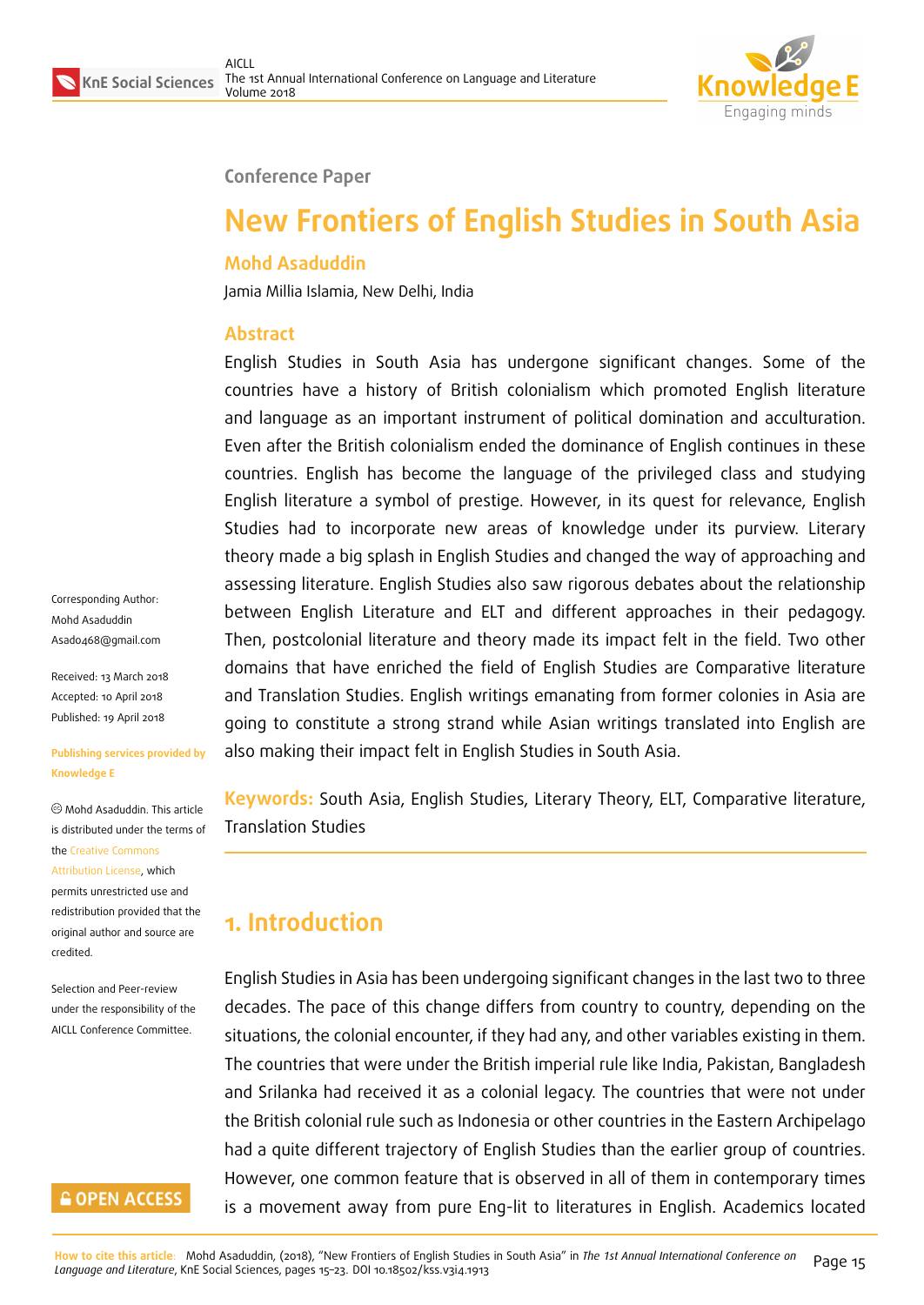

in Asian countries started seriously questioning the validity of teaching the literature emanating from Great Britain or the United States of America that were culturally remote and not considered relevant to students' immediate experiences and their socio-cultural milieu.

### **2. Historical Lineage**

This was the predominant feeling in a country like India with a history of British colonialism where English Studies as a formal discipline had established itself even before it did so in England or Great Britain. During the course of the paper I will make frequent references to India, because among all the South Asian countries it is in India that English Studies has been fully entrenched for the longest time, and the changes and shifts taking place in India have often its impact in the rest of South Asia.

English Studies was used as an important instrument of acculturation in India and it grew firm roots in the length and breadth of the country. The British administrators viewed English literature as embodying the highest values of the British nation which they wanted to impart to the natives in India. English literature was sought to convey the higher levels of historical progress and moral standard of the English society. In other words, they thought of English literature as constituting the cultural history of the nation, or as Charles Kingley put it in his inaugural lecture at the Queen's College in London in 1848, English literature was nothing less than "the autobiography of the nation." The British educational policy makers in India, from 1835 onwards, saw to it that English was taught from the school levels. In his notorious *Minute on Education* (1835), Charles Babington Macaulay, who was responsible for a paradigm shift in the education policy in India declared:

I have no knowledge of either Sanskrit or Arabic. But I have done what I could to form a correct estimate of their value. I have read translations of the most celebrated Arabic and Sanskrit works. I have conversed, both here and at home, with men distinguished by their proficiency in the Eastern tongues. I am quite ready to take the oriental learning at the valuation of the orientalists themselves. I have never found one among them who could deny that a single shelf of a good European library was worth the whole native literature of India and Arabia. (Macaulay, 1835)

It is simply breathtaking how Macaulay could dismiss out of hand the rich literary traditions of India and Arabia in a single sentence. It was the arrogance of power that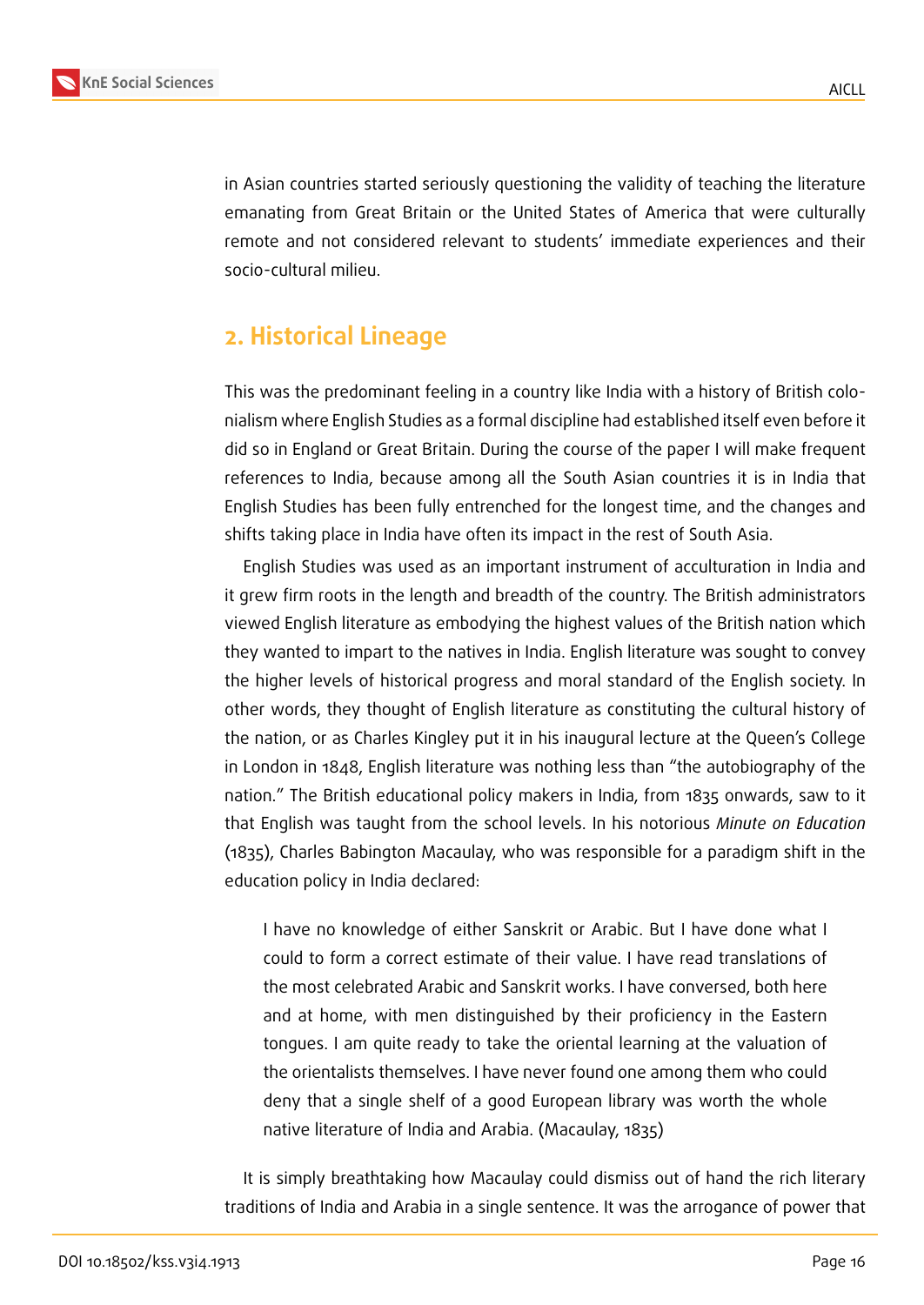

made him pass judgements on the centuries-old civilizations without making the necessary efforts to understand them. This infamous statement of Macaulay has attracted much criticism over the ages. Edward Said, the great postcolonial critic, writes:

Macaulay's was an ethnocentric opinion with ascertainable results. He was speaking from a position of power where he could translate his opinions into the decision to make an entire subcontinent of natives submit to studying a language not their own. This in fact is what happened. In turn this validated the culture to itself by providing a precedent, and a case, by which superiority and power are lodged both in a rhetoric of belonging, or being "at home", so to speak, and in a rhetoric of administration: the two become interchangeable. (Said, 1983: 12-13)

No wonder that it was institutionalised in India much ahead than in any other country. It did not disappear after the independence of the country. Instead, it consolidated further as it was patronised by the new elite that had made significant investments in ES. English changed from the language of the colonial masters to the language of the privileged in India. It continued to remain the language of power. Of course, there were fierce debates in India about the validity of retaining the coloniser's language and demands were sporadically made by certain groups to do away with it. However, for a variety of reasons English was retained, and in many cases, it became the medium of Higher Education in colleges and universities in India. From then onwards, it has grown from strength to strength.

#### **3. A Stagnation and a Revival**

However, in the seventies and eighties of the last century, there was growing restlessness about the limited nature of English Studies. Several volumes and essays came out ( Joshi: 1991; Rajan: 1992; Marathe, Ramanan and Bellarmine: 1993) that reflected the anxiety of teachers of English studies who felt that the domain had stagnated and required new innovations to keep it relevant and keep the students abreast of the changes that were taking place in the area.

A need was felt to make ES more relevant to the learners' needs. One way it was sought to be done was to expand the canon of ES to embrace literatures produced in English in different parts of the world. This came to be known as 'New Literature in English'. Such courses included literature in English produced in settler colonies such as Australia, Canada, New Zealand etc. This led to an expansion of the canon and study of a much wider range of literature than was earlier done under the rubric of ES. Within India, a rich body of literature written originally in English appeared and there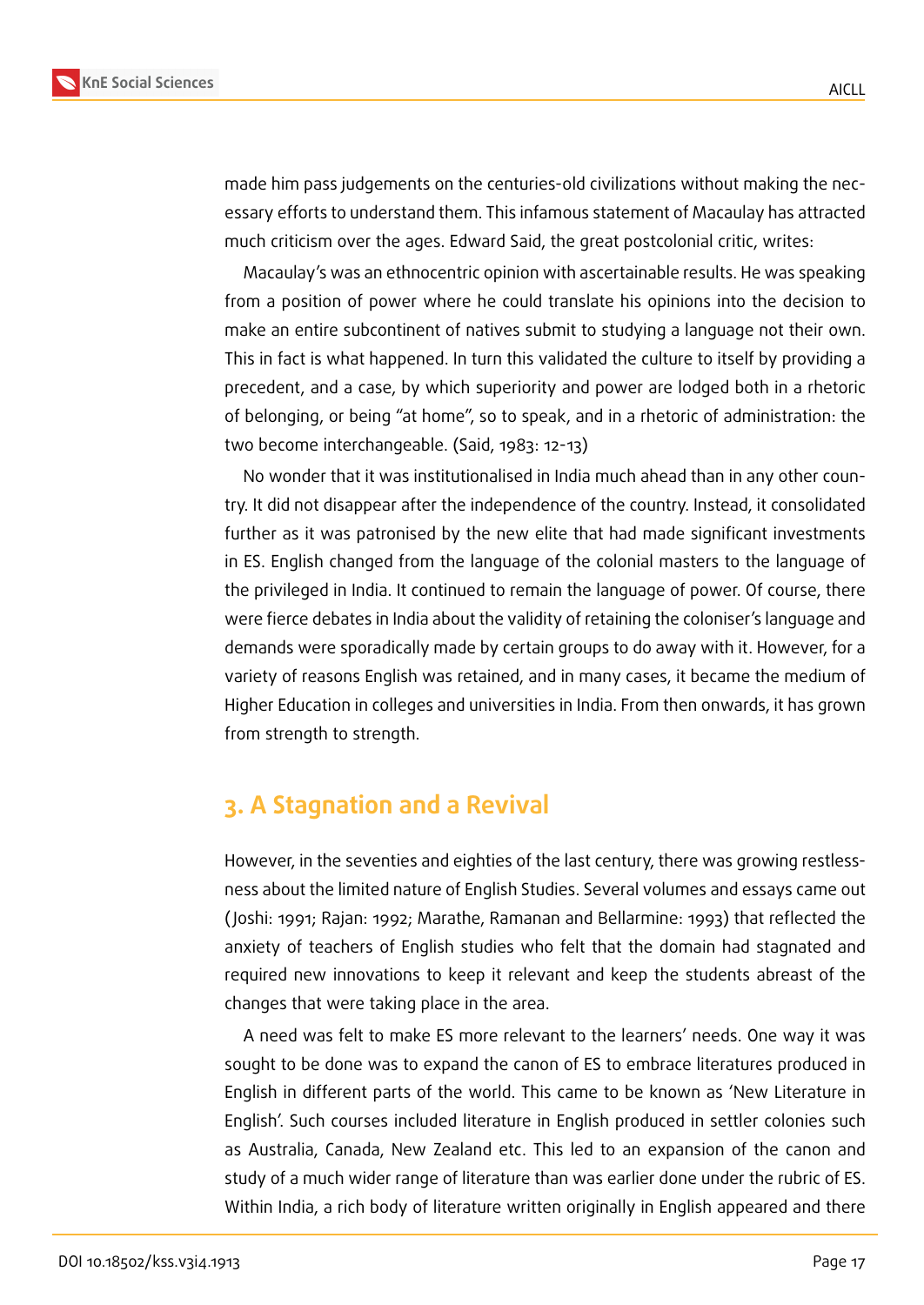



was no reason not to include this body of literature in the English canon. This body of literature has been variously known as 'Anglo-India' 'Indo-Anglian' and 'Indian English' literature. Such bodies of literature have now emerged from Pakistan and Srilanka as well. Perhaps, Bangladesh will be the latest entrant in this field. Still later, in the late nineties of the last century and the first decade of the twentieth century literature from the former British colonies began to emerge and gradually made a splash and then totally transformed the complexion and contours of the ES. This literature has come to be known as postcolonial literature. The scope of postcolinal literature is so vast and it embraces so many areas that it has proved truly liberating for English Studies and its practitioners. It has also carved a niche in the Western academia where postcolonial literature and theory are being studied. The texts and writers in these courses are generally non-western, as also the theorist. For the first time in the history of English Studies, texts and theorists from Asia occupied the central place.

#### **4. English Literature and ELT**

In the era after independence from colonial rule in several countries, English was mainly studied for two purposes – first, learning English language for an instrumentalist purpose, i.e. as a skill for business and other requirements, and then studying English literature for its critical, cultural and aesthetic values. We have seen a great surge forward of English as a language not just of communication but also of creative endeavour. There have always been debates in ES about how much of language and how much of literature should make the correct combination. It was also debated whether language should be taught through literature or special skill-based teaching of language should be adopted. There is sometimes a split in English Studies departments between those who have completed their degrees and started teaching both literature and language and those who have done their specialised degrees in ELT and emphasise techniques of teaching in language acquisition. They stress that students must develop the ability to critically review theories of and issues on methods of Teaching English as a Foreign Language (TEFL) or Teaching English as a second language, or Teaching English for Special Purpose (ESP). The most recent trend is that some English departments are turning themselves into 'Departments of English and Cultural Studies', while proficiency in English is being taught separately and independently under ELT departments. This is not a very welcome development. Separating ELT from other aspects of English Studies, and therefore putting ELT outside current English Departments, could be counterproductive for such departments. Language skills have a crucial bearing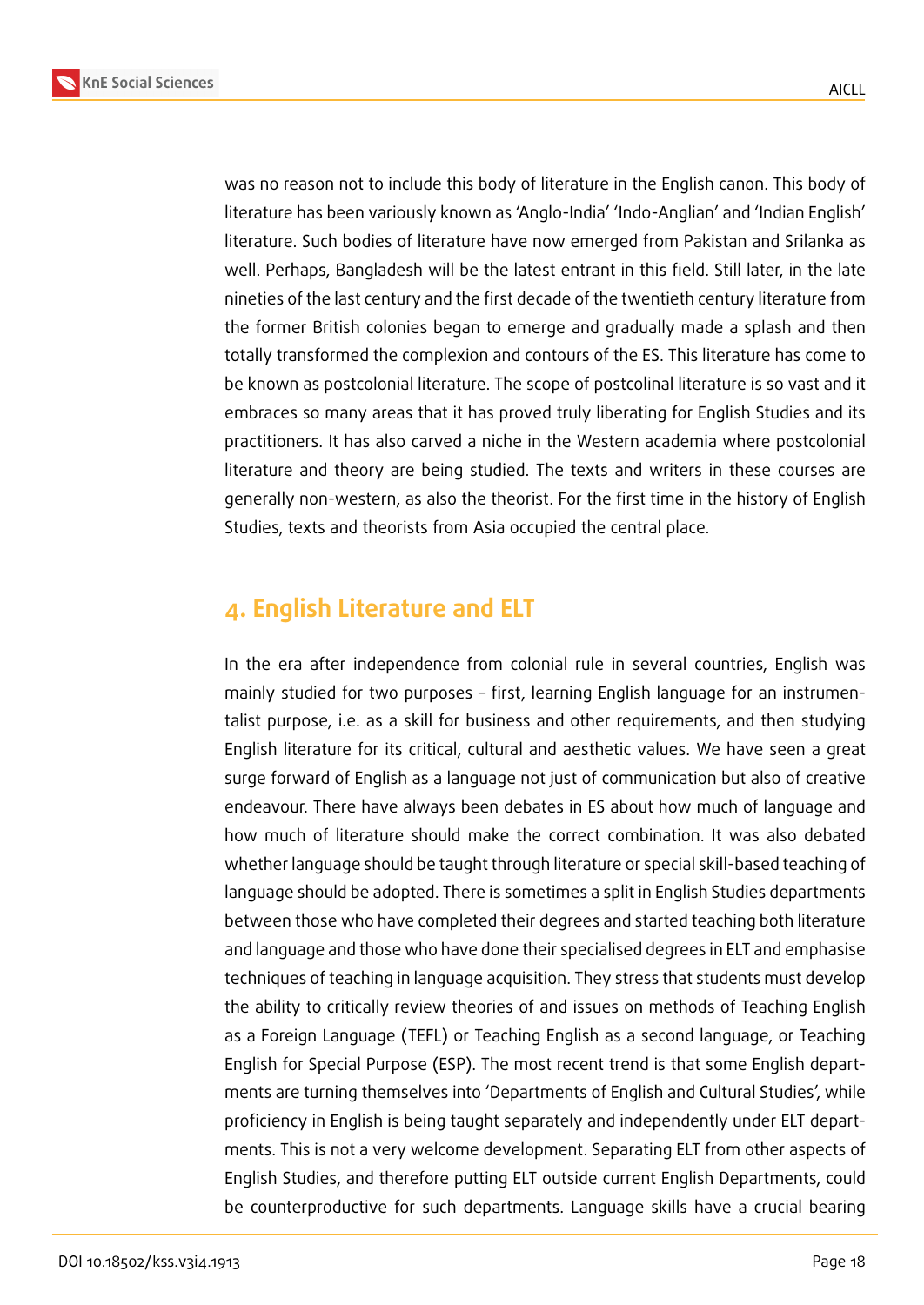on all aspects of English Studies, and teaching thereof needs to be integrated within English Studies departments.

English proficiency has become the new buzzword in the age of globalisation, transnational market and internet. Educational administrators at universities, Vice chancellors and presidents want students to acquire a certain level of proficiency in English, whatever their subject of study. Susan Sontag's essay "The World as India" (2003) and David Crystal's books, particularly *English as a Global Language* (2003) point out the extraordinary reach and penetration of the spoken English in India and all around the world. Sontag refers to the large-scale mushrooming of call-centres where workers are trained to speak a certain variety of spoken English in order to cater to customers located thousands of miles away. She celebrates the success of Indians in harvesting their efficient English speaking skills in the global economy through call centres and other outsourcing services. Crystal demonstrates with facts and figures how English has truly become a global language, developing varieties and inflections in different regions. This variety of English is not what was supposed to be 'good', 'correct' or 'proper' English. Under the circumstances, English Studies can no longer subscribe to an academic view of English as primarily a language of creativity and criticism, and nor to a purely instrumental view of English as serving functional market-oriented ends. A balance needs to be struck. To do so, the purposes of a rounded education at different levels need to be considered. HE English Studies has to reflect the multiple dimensions of English usage. Language skills have a crucial bearing on all aspects of English Studies, and teaching thereof needs to be integrated within English Studies departments. We can also no longer adhere to one standard English because we have many englishes [8] now with their own validity. It is futile to waste time and energy in trying to speak like the British or the Americans or the Australian. In fact, the largest numbers of speakers of English are now outside these countries. The primary criterion of spoken [Eng](#page-8-0)lish should be intelligibility and nothing else.

### **5. Advent/Invasion of Theory**

The advent, some would call it 'invasion', of literary theory several decades ago has transformed English literary studies in a significant way. Old style literary criticism has largely been replaced by literary theory. A vast array of literary theories – from the post-structural to deconstruction to postcolonial -is deployed in the analysis of literary texts. The reader is now seen not only as a passive receiver but an active producer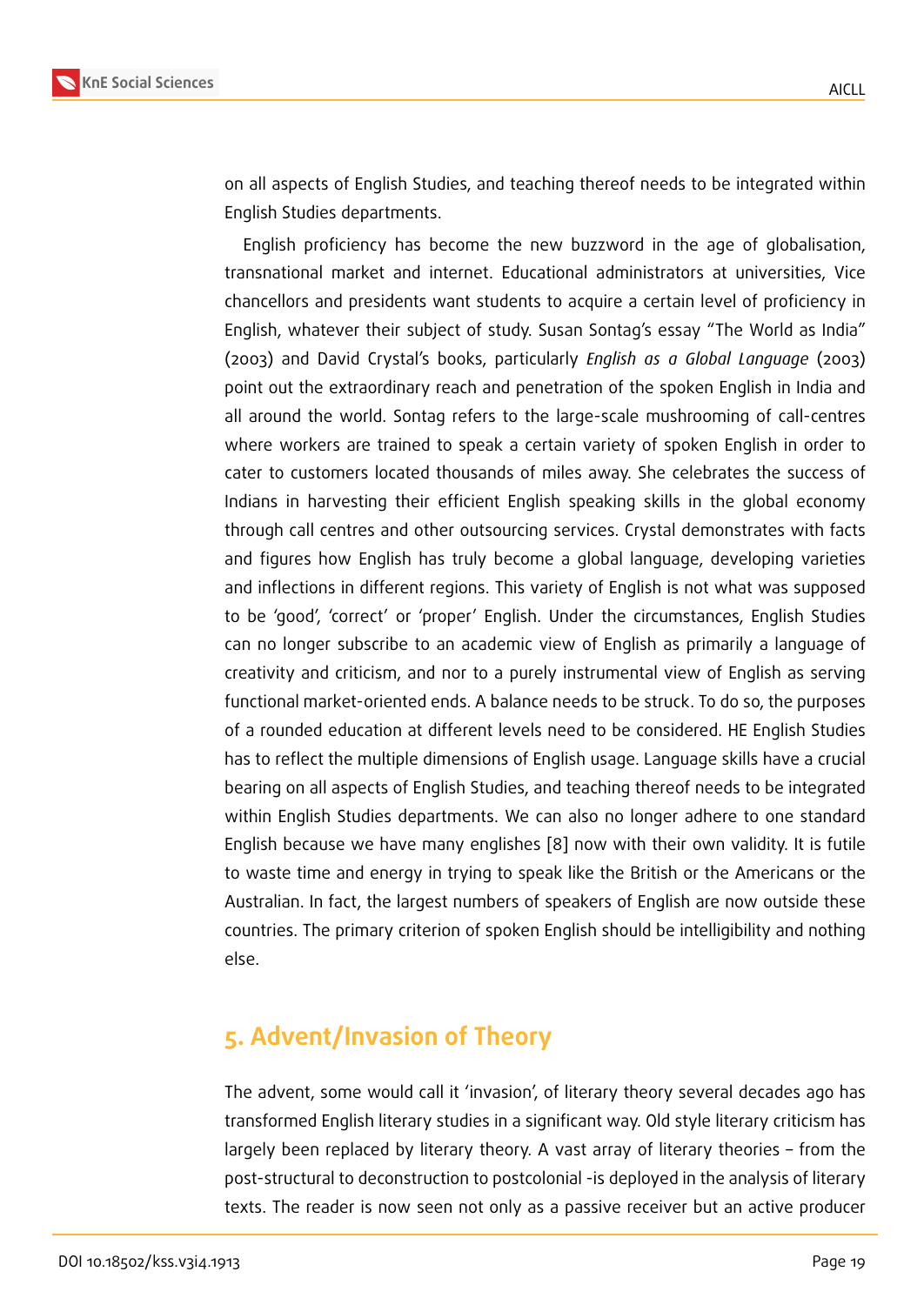

of meaning. The old style Leavisite criticism gradually lost its purchase and validity giving way to a more active, interventionist and sometimes more robust interpretation of literary texts. After the significant interventions of critics like Raymond Williams and Terry Eagleton, reading and criticism of literature underwent a sea-change. They, along with a host of other theorists advocated the view that there is nothing that can be called an innocent reading of literature, as literature is deeply ideological… English literature developed in many colonies as an ideological tool for the British imperialists. In the context of India, Gauri Viswanathan's Book, *Masks of Conquest* (1989) explores how the British in India has used the study of English literature as a cultural tool to consolidate and perpetuate their power and exploit the natives, by colonising their mind.

Theory has certainly brought a breath of fresh air in the domain of English literary studies. However, at its extreme, it had its harmful effects too. An over-enthusiasm about theory has taken the focus off from the text to its theoretical dissection. Reading of literature as a joyful and delightful activity is sometimes reduced to its purported ideological implications and its amenability to certain theoretical interpretation. Theorists seem to acquire the ability to make the text yield whatever meaning they want it to.

It often seems that literary theory has become an autotelic, self-sustaining domain by itself, outside of literature. It has become so rarefied and jargonised that it alienates rather than enlightens readers of literature. I am highlighting the extreme form that over-use of theory has resulted to. That does not mean that I am advocating a totally theory-free reading of literature. A judicious use of theory does have the potentiality to make our readings and interpretations more nuanced and complex. The question is one of balance and discretion. Further, all theories do not travel equally and may not be applicable for all kinds of genre. For example, highly sophisticated French Feminist theory which came out of the specific socio-cultural and political conditions of the time obtaining in France may not be fruitfully deployed to the literature in some Asian countries where feminist writing may be at a nascent stage.

### **6. English Literature and Translation Studies**

In the last couple of years, English departments at many places have embraced Translation studies in a major way. Translation or translated texts have always been a part of the English canon, but those translated texts were mainly from European languages, from Greek and Latin, French and German and so on. Often students studied those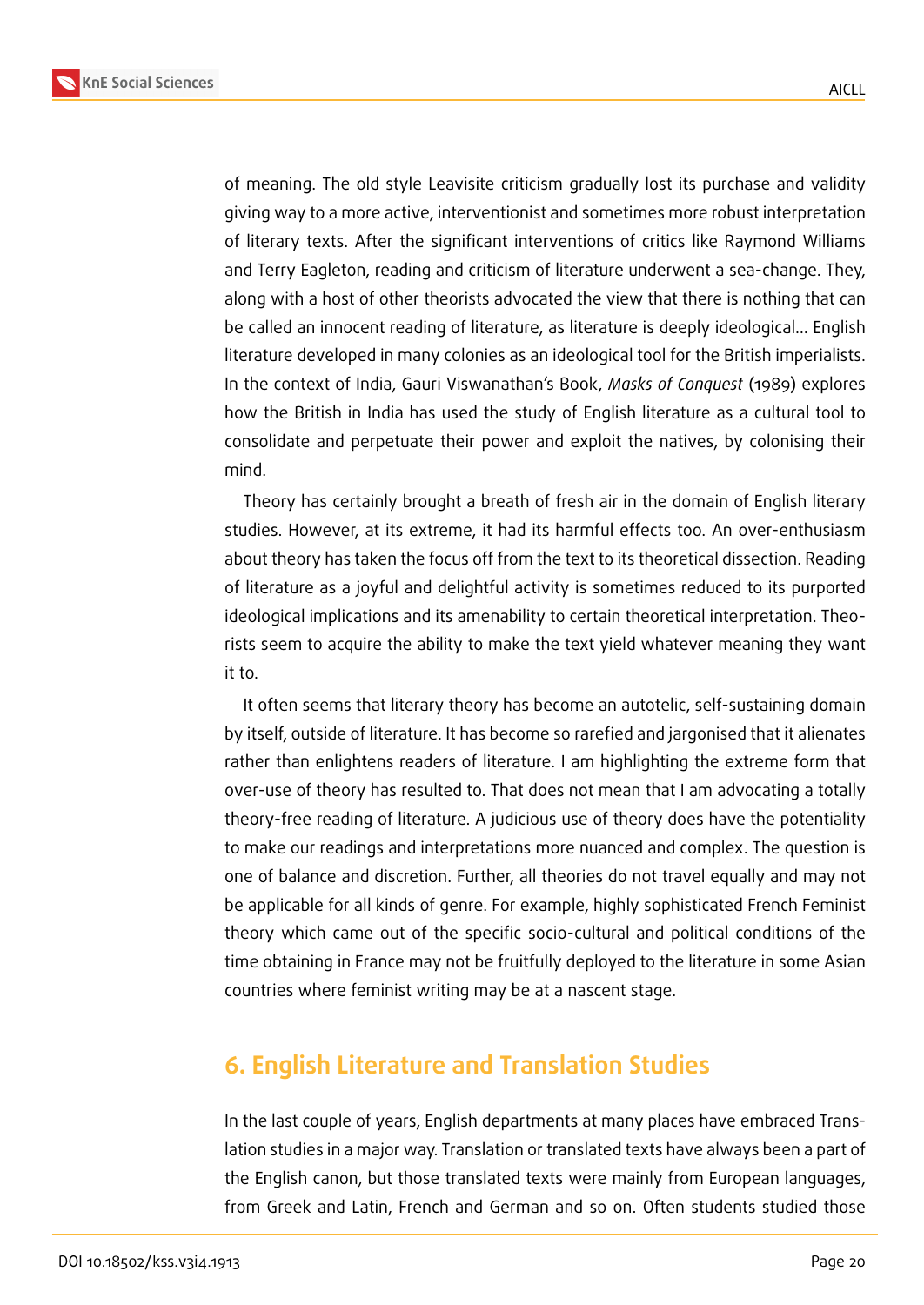texts without being aware of the fact that the texts they were studying were not originally written in but translated into English. But what is happening now is that the literature written in indigenous languages in different Asian countries is being translated into English and students in English departments are studying them under rubrics like, 'Indian Literature in English Translation', 'Pakistani Literature in English Translation', 'Srilankan Literature in English Translation', and so on. I assume that in Indonesia and neighbouring countries, such a phenomenon is already in place, or if not so, efforts could well be under way towards this direction. Such an expansion of the canon is allowing students to expand their knowledge in the literature of their country, alongside the core areas of English literature. This will also build bridges between English departments and other language departments in the university and make for a rich inter-lingual exchange. The exposure of the students of English departments to the literature (s) of their own country, in however rudimentary form, will help them value their own literature and develop a fine sense of discrimination. New insights into translation activity has made us aware that we should be familiar with concepts such as 'domestication'and 'foreignisation' [9] and follow a model in our practice that is suitable for our own purpose and agenda in the contemporary times, not just aping the west.

### **7. English Literature and Comparative Literature**

English Studies departments at some places have also made significant forays in Comparative Literature. Comparative literature as a discipline has developed in Europe, mainly comparing literatures from European countries. Within Europe at least there are two prominent schools of comparative literature – the French school and the American school. The French school of comparative literature stressed the linguistic criteria and specialised in influence studies while the American school of comparative literature adopted an interdisciplinary approach as its ideal. Courses can be designed on similar lines on Comparative Asian Literature, Comparative South Asian Literature or Comparative East Asian Literature. In large, multi-lingual countries like India with highly developed literary traditions in many languages, courses in comparative literature can be designed encompassing different languages of the country. For example, courses like 'Comparative Indian Literature' are designed and studied in English departments, where texts available in English translation are drawn from different Indian literatures. The question may arise whether comparative literature should form a part of English studies or it should be studied separately. Both the models are available in India.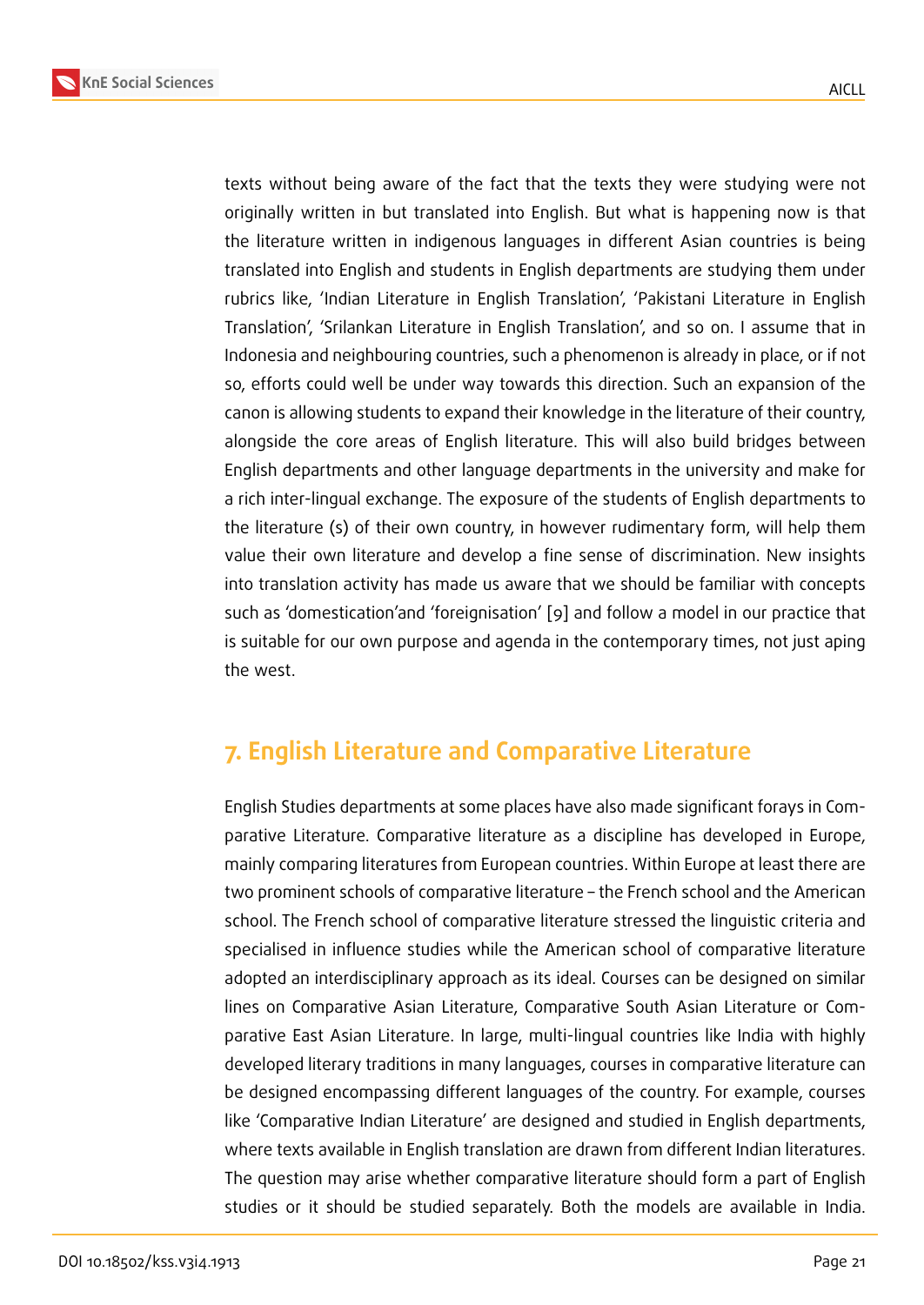Sometimes it is a question of resources. Where resources are available there can be separate and independent departments or centres of comparative literature. Where sources are not available, special papers in comparative literature can be studied under the general rubric of English Studies. Comparison has always been an integral part of English Studies. Study of English literature always involved references to Greek and Latin texts and mythologies.

### **8. Conclusion**

As can be seen from the above, English Studies has discovered several new frontiers in its quest for relevance and greater acceptability. In fact, no domain of study can remain static and yet relevant. Over the past three decades the Concept of ES has changed and expanded to embrace several new areas of study so that one can now study a large number of areas covered under the general rubric of English Studies. A valid criticism of this expansion is that the core of English Studies is getting lost because of too much dispersal. The question then will arise what is the core or the centre, and what are the peripheries. The idea of a fixed core of English studies is being challenged now. It is advocated that the phenomenal expansion of knowledge and information in the field demands that we redefine the core for our contemporary times.

#### **References**

- [1] Joshi, Svati ed. (1991). *Rethinking English: Essays in Literature, Language, History***.** New Delhi: Trianka.
- [2] Marathe, Sudhakar, Mohan Ramanan, and Robert Bellarmine eds. (1993). *Provocations: The Teaching of English Literature in India*. Chennai: Orient Blackswan.
- [3] Rajan, Rajeswari Sunder ed. (1992). *The Lie of the Land: English Literary Studies in India.* Delhi: Oxford University Press.
- [4] Said, Edward. (1983). *The World, the Text and the Critic*, Harvard: Harvard University Press
- [5] Sontag, Susan. (2003). "The World as India", *Times Literary Supplement*, June 13
- [6] Crystal, David. (2003). *English as a Global Language*, Cambridge: Cambridge University Press
- [7] Viswanathan, Gauri. (1989). *Masks of Conquest: Literary Study and British Rule in India*, New York: Columbia University Press